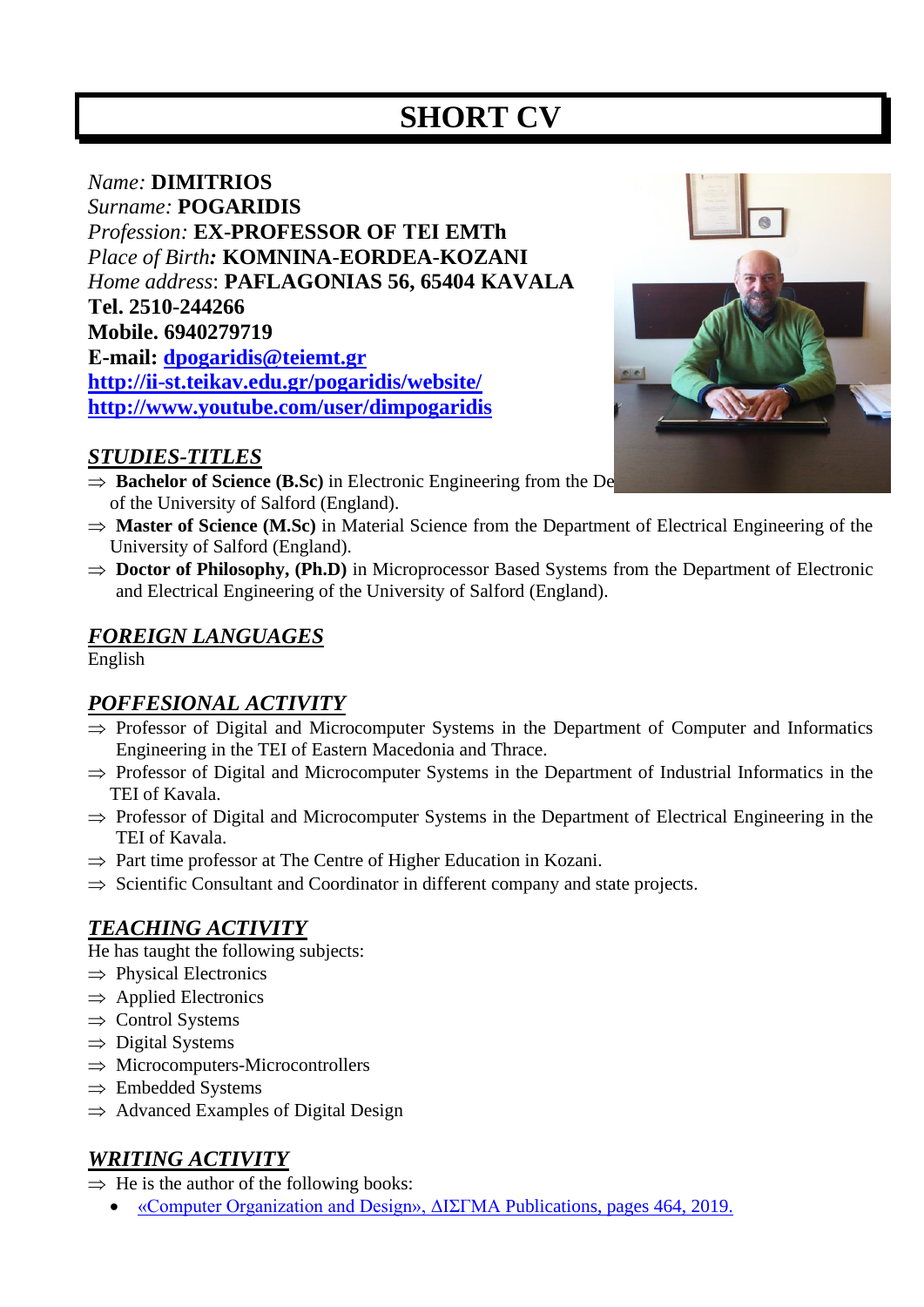- [«Embedded Systems, The microcontrollers](https://www.disigma.gr/vivlia/engineers/ensomatomena-systimata.html) AVR and ARUINO», ΔΙΣΙΓΜΑ publications, pages [666, 2019.](https://www.disigma.gr/vivlia/engineers/ensomatomena-systimata.html)
- [«Digital Design with VHDL Language», ΔΙΣΙΓΜΑ](https://www.disigma.gr/vivlia/engineers/electronics-engineers/psifiaki-sxediasi-me-vhdl.html) publications, pages 892, 2007.
- «Design of Microprocessor [Systems, The 68000 microprocessor», ΔΙΣΙΓΜΑ](https://www.disigma.gr/authors/pogaridis-dimitrios/sxediash-systhmatvn-mikroepejergaston.html) publications, pages [614, 2005.](https://www.disigma.gr/authors/pogaridis-dimitrios/sxediash-systhmatvn-mikroepejergaston.html)
- [«Digital Systems Design», «ΙΩΝ» publications, pages 530, 2001.](http://www.iwn.gr/product.asp?catid=12707)
- «Microcomputer [\(the 6502 microprocessor\)-Microcontroller](http://www.iwn.gr/product.asp?catid=12822) (The 80C51 microcontroller)», [«ΙΩΝ» publications, pages 418, 1998.](http://www.iwn.gr/product.asp?catid=12822)
- [«Digital Systems», «ΙΩΝ»](https://www.ebooks.gr/gr/%CF%88%CE%B7%CF%86%CE%B9%CE%B1%CE%BA%CE%B1-%CF%83%CF%85%CF%83%CF%84%CE%B7%CE%BC%CE%B1%CF%84%CE%B1-266536.html) publications, pages 203, 1994.
- «Microcomputers», « $\Omega$ N» publications, pages 309, 1994.
- $\Rightarrow$  He is the author of the following:
	- Dimitrios. Ch. Pogaridis, «Optically Coupled Isolators», University of Salford, 1976, p.p. 78, Final year project.
	- Dimitrios Ch. Pogaridis, «Application of Rutherford Backscattering in Stoichiometry Measurements and Thermal Oxidation of Implanted Silicon», University of Salford, 1977, p.p.65, M.Sc. Dissertation.
	- Dimitrios Ch. Pogaridis, «Ultrasonic Range Gated Flow Measurement Using a Microprocessor Controlled Correlator», University of Salford, 1989, p.p. 175, Ph.D. Thesis.
- He also wrote the following:
	- «Basic Principles of Physical Electronics», pages 101.
	- «Basic Principles of Analog Computers and Control Systems», pages 230.
	- «Basic Principles of Applied Electronics», pages 280.
	- «Laboratory Exercises on Applied Electronics», pages 70.
	- «Solved Problems on Applied Electronics», pages 80.
	- «Laboratory Exercises on Digital Systems», pages 120.
	- «Laboratory Exercises on Microprocessor Systems» pages 106.
- $\Rightarrow$  Author of scientific articles that were presented in national and international Conferences and were published in conference proceedings and international scientific journals.
- $\Rightarrow$  Author of newspaper articles that concerned political and social matters.

# *RESEARC ACTIVITY – SUPPERVISION OF FINAL YEAR PROJECTS*

His research activities were on microprocessor based systems and he supervised many final year projects that ended up in innovative products. Such a product was the "Robotic Vehicle of Finding Trapped in The Ruins of an Earthquake (ROXANE)" to which was given a wide publicity from the national Mass Media. It was presented in "Athens Digital Week", and won the first price of robotic construction 2009, in between 18 exhibits from the Greek Universities, TEIs and companies. For more information:

[http://www.youtube.com/results?search\\_query=pogaridis&search\\_type=&aq=f](http://www.youtube.com/results?search_query=pogaridis&search_type=&aq=f)

# *ADMINISTRATIVE EXPIRIENCE*

#### **Α. In Higher Education Institutions**

- $\Rightarrow$  [Dean of the School of Technological Applications and member of the Senate of EMTh TEI.](https://www.facebook.com/photo.php?fbid=1135552273247908&set=pcb.1135555326580936&type=3&theater)
- $\Rightarrow$  Director of the Centre of Technological Research of Eastern Macedonia and Thrace (CTR [EMTh\).](http://ctr-emth.teikav.edu.gr/)
- $\Rightarrow$  Director of the School of Applied Sciences, member of the Council and the Assembly of the TEI of Kavala.
- $\Rightarrow$  Head of the Department of Electrical Engineering, Vice-Director and member of the Council of the School of Applied Sciences of the TEI of Kavala.
- $\Rightarrow$  Member of the Commission of Research of the TEI of Kavala.
- $\Rightarrow$  Coordinator of the EU programs ERASMUS-COMMET.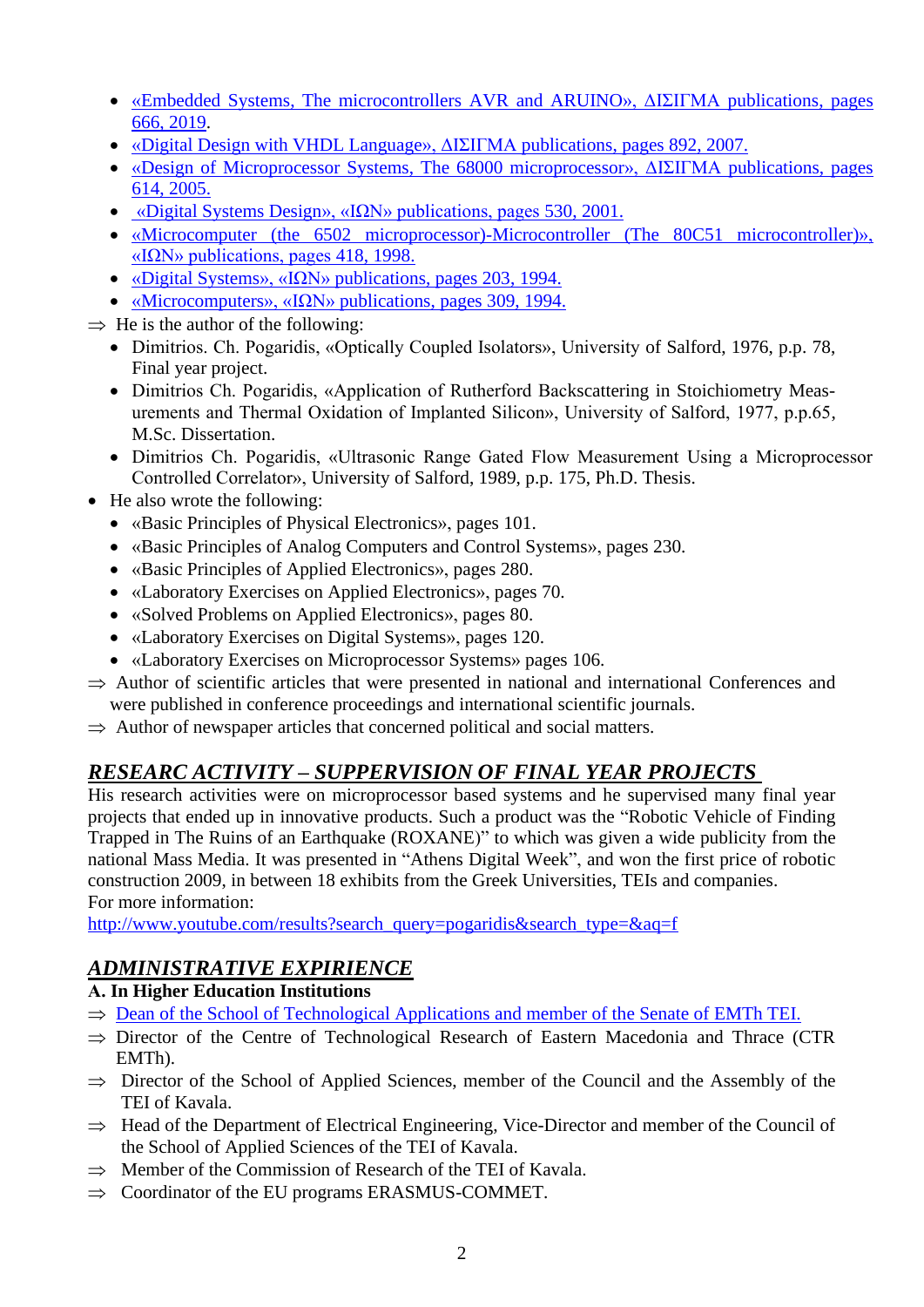- $\Rightarrow$  Member of the Highest Administrative and Disciplinary Council for Teaching Personnel of all the Greek Institutes of Education in Technology.
- $\Rightarrow$  Founder of the annual event «Industrial Informatics Festival ( $\frac{1^2FEST}{P}{\cdot}$ )» (9<sup>th</sup> year).

#### **Β. Outside the Higher Education Institutions**

- $\Rightarrow$  Substitute member of the Greek Parliament.
- $\Rightarrow$  President of the Greek Centre of Productivity (Branch of Kavala).
- $\Rightarrow$  Vice-president of the General Hospital of Kavala.
- $\Rightarrow$  President of the Union of PhD owning teaching staff of the TEI of Kavala.
- $\Rightarrow$  President of the Part Time teaching staff in the Centre of Higher Education in Kozani.
- $\Rightarrow$  President the "Pontiac club" of Kozani.
- $\Rightarrow$  Member of the Council of the "Pontiac Club" of Kavala.
- $\Rightarrow$  Member of the Council of "Nationwide Federation of Pontiac Clubs".
- $\Rightarrow$  President of the Cultural Club of the district of Metamorfosi in Kavala.
- $\Rightarrow$  President of the Cultural Club of the district of Neapoli in Kavala
- $\Rightarrow$  Representative of the Periphery of Eastern Macedonia and Thrace in the Center of Entrepreneurship and Technological Development.

# *HONOURS AND AWARDS*

- $\Rightarrow$  In recognizing the man, the scientist and his significant offer to the spiritual life of the country he was awarded, unanimously by the Municipal council of his home town Ptolemais, *a [souvenir](https://sites.google.com/site/dimpogaridis/papuros.JPG)  [papyrus](https://sites.google.com/site/dimpogaridis/papuros.JPG) and the [silver medal](https://sites.google.com/site/dimpogaridis/papuros1.JPG)* of the Municipality of Ptolemais.
- $\Rightarrow$  He won *[the first prize](https://sites.google.com/site/dimpogaridis/AthensDigital.JPG)* of innovative robotic product 2009 in «Athens Digital Week» with the exhibit ["Robotic Vehicle of Finding Trapped in The Ruins of an Earthquake \(ROXANE\)"](https://www.youtube.com/watch?v=e3mklrPl40M)
- $\Rightarrow$  For his contribution to the creation of the above mention vehicle he was awarded from the Prefect of Kavala *[an honorary diploma.](https://sites.google.com/site/dimpogaridis/nomarxisV3.jpg)*
- $\Rightarrow$  In May 2010 he [presented R.OX.AN.E to the Prime minister Mr. G. Papandreou and the minis](http://el.wikipedia.org/wiki/%CE%91%CF%81%CF%87%CE%B5%CE%AF%CE%BF:Papandreou.JPG)[ter of education Mrs. A. Diamantopoulou.](http://el.wikipedia.org/wiki/%CE%91%CF%81%CF%87%CE%B5%CE%AF%CE%BF:Papandreou.JPG)
- $\Rightarrow$  With o unanimous decision of the Scientific Commission of the 2<sup>nd</sup> Industrial Informatics Festival, he was awarded *[the special prize CTR AMTh](https://43b4cd94-a-62cb3a1a-s-sites.googlegroups.com/site/dimpogaridis/i2fest2012_02.JPG?attachauth=ANoY7cpGTWc2z3Nyc5dO0TyDGw0HMcU-ifOFuhg7TI3tuizvhK3IYnLI_qLfLfVsDCQQvvhjKJlfxHv1Dqm2Bi-B3BLaaZDDH48_7gSMQJt_y1eWZY_g3NfgT9D8f9d6VXKON0YNJ6DbIEmcOu6QRvu4z9jg1qZuQFRdhdGU_xdD85YOnWB5pDGZjKUsH1u6sJhOTXNEDtoOAazcMjhbaxJ5C0FmWp_xaA%3D%3D&attredirects=0)* for his contribution in the work on [«Τhe Crea](http://www.youtube.com/watch?v=oZ9PTzT09hc&list=UU7Wc2dQSp3JZfnZdNdSGWPg&index=45&feature=plcp)[tion of a Platform on Educational Robotics».](http://www.youtube.com/watch?v=oZ9PTzT09hc&list=UU7Wc2dQSp3JZfnZdNdSGWPg&index=45&feature=plcp)
- $\Rightarrow$  With o unanimous decision of the Scientific Commission of the 2<sup>nd</sup> Industrial Informatics Festival, he was awarded *[the first prize](https://43b4cd94-a-62cb3a1a-s-sites.googlegroups.com/site/dimpogaridis/i2fest2012_01.JPG?attachauth=ANoY7cpLRqYv-AEhL4pc27twJ2EMl74khsYmhC8KJeby3AfK9rW1Wu7UOJAEHJPOhP1M752vhC53d0v2WLCa4ZQKR3hb1r1OBgzg2a4BedS6juMt3mitYyEN8IX51rGESx3_4C1pDrZnVeaObgk0lEMSPhwe2Qy0AeX57TLPE_eRwkOP-0WqL_pg3Bjey9Gu-s1tWWoK4V-2tuHsT_ljQwbF3tPUDAuVZw%3D%3D&attredirects=0)* for his contribution in the Development of the exhibit named [«Robotic System of Storage and Recollection of Pills in a Pharmacy».](http://www.youtube.com/watch?v=v9rTly9Jyxs&list=UU7Wc2dQSp3JZfnZdNdSGWPg&index=49&feature=plcp)
- $\Rightarrow$  *On the 24/11/2011*, after the relevant invitation, *he gave a speech in the house of Parliament [of Greece concerning the activity of the CTR AMTh and his views on research in Greece.](http://www.youtube.com/watch?v=bjMGGkxZ85U)*
- $\Rightarrow$  With the decision of the Evaluation Body of the 3<sup>rd</sup> Industrial Informatics Festival, he was awarded *[the special prize CTR AMTh](https://43b4cd94-a-62cb3a1a-s-sites.googlegroups.com/site/dimpogaridis/i2fest2012_04.JPG?attachauth=ANoY7co1hsHp0Rr_b4JzZlttFVcbBFq3lMBWYTD3nKuL5TXXcE_J-4UnkavXbQRocI_D1xK1r_IdnU1gmLFrSg6LhBMBL4SMVJyEp7cwvc_c1H1coBieOZNyHvWN4VdxJF_1nFof4qCjKedGGnSYSEMHEfZeXkxx8ti_qOOjLZY_Xea2JazVDOE92yXEC855qX9lvmB5Y34en1Atu2G1U4DnfEEGLBOHCw%3D%3D&attredirects=0)* for his contribution in the work on [«Design and Devel](http://www.youtube.com/watch?v=b09z-fKK7_8&list=UU7Wc2dQSp3JZfnZdNdSGWPg&index=17&feature=plcp)[opment of an Electronic Harp».](http://www.youtube.com/watch?v=b09z-fKK7_8&list=UU7Wc2dQSp3JZfnZdNdSGWPg&index=17&feature=plcp)
- $\Rightarrow$  With the decision of the Evaluation Body of the 3<sup>rd</sup> Industrial Informatics Festival, he was awarded *[the second prize](https://43b4cd94-a-62cb3a1a-s-sites.googlegroups.com/site/dimpogaridis/i2fest2012_03.JPG?attachauth=ANoY7co614v3DPkdBGffqSMjcUKupyESq8DMfb6v_tq8jLUG12g0wQdeaakLacC_u4jx2wF9misaAaK3yU0taZZw5YYTE-VGm_9Awl4YvjKRTfSjY8jyVEANGFe-FfPkh67fQgyKKU4JJ5hbKgrKX3wtZjohdSEEkXnOlE1rTer77WihJjmp6OInipuzl3avUCoxmVp-vRsUKm-hr4RdplFGeDdr1kGBsg%3D%3D&attredirects=0)* for his contribution in the Development of the exhibit named [«Design](http://www.youtube.com/watch?v=8EnO9Un4c5k&list=UU7Wc2dQSp3JZfnZdNdSGWPg&index=16&feature=plcp)  [and Development of an Aquarium Control System».](http://www.youtube.com/watch?v=8EnO9Un4c5k&list=UU7Wc2dQSp3JZfnZdNdSGWPg&index=16&feature=plcp)
- $\Rightarrow$  He was honored by the ministry of Education with the *Prize [of Academic and Scientific Excel](https://43b4cd94-a-62cb3a1a-s-sites.googlegroups.com/site/dimpogaridis/aristeia.jpg?attachauth=ANoY7cr7I3a2h5A_HYZOJEgC1y_X1YGSn0X0pPa1GpbRKF5lMM73s-CeWYbfUpvVCZ_KL1xZiLye13Zion-ueQK6fyfs8Y5LFwkw0lYoKf_Qc-YCMt9Nt33OYcc8tNaeIpw6rvpHfgWvIOgh2ndgb_G3X7_As06SyQsGmPTh5zyJSgp3uPnZvBrMtZzkJOEaccPfmbFCOVrnu9_jyc1kwLI0xQgi0YJ-Ug%3D%3D&attredirects=1)[lence](https://43b4cd94-a-62cb3a1a-s-sites.googlegroups.com/site/dimpogaridis/aristeia.jpg?attachauth=ANoY7cr7I3a2h5A_HYZOJEgC1y_X1YGSn0X0pPa1GpbRKF5lMM73s-CeWYbfUpvVCZ_KL1xZiLye13Zion-ueQK6fyfs8Y5LFwkw0lYoKf_Qc-YCMt9Nt33OYcc8tNaeIpw6rvpHfgWvIOgh2ndgb_G3X7_As06SyQsGmPTh5zyJSgp3uPnZvBrMtZzkJOEaccPfmbFCOVrnu9_jyc1kwLI0xQgi0YJ-Ug%3D%3D&attredirects=1)* for his contribution in the development of «(R.OX.AN.E)» which was evaluated and presented in the [relevant site of the ministry.](http://excellence.minedu.gov.gr/listing/99-roxane)
- $\Rightarrow$  With the decision of the Evaluation Body of the 4<sup>th</sup> Industrial Informatics Festival, he was awarded *[the special prize CTR AMTh](https://43b4cd94-a-62cb3a1a-s-sites.googlegroups.com/site/dimpogaridis/i2fest2012_02.JPG?attachauth=ANoY7cpGTWc2z3Nyc5dO0TyDGw0HMcU-ifOFuhg7TI3tuizvhK3IYnLI_qLfLfVsDCQQvvhjKJlfxHv1Dqm2Bi-B3BLaaZDDH48_7gSMQJt_y1eWZY_g3NfgT9D8f9d6VXKON0YNJ6DbIEmcOu6QRvu4z9jg1qZuQFRdhdGU_xdD85YOnWB5pDGZjKUsH1u6sJhOTXNEDtoOAazcMjhbaxJ5C0FmWp_xaA%3D%3D&attredirects=0)* for his contribution in the work on [«"FIDIAS" The 3D](http://www.youtube.com/watch?v=rqgYd1zmh9Q)  [printers».](http://www.youtube.com/watch?v=rqgYd1zmh9Q)
- $\Rightarrow$  **[Third Price,](https://43b4cd94-a-62cb3a1a-s-sites.googlegroups.com/site/dimpogaridis/3o_vravio_roxane.jpg?attachauth=ANoY7co0TYox4M5du9OrLB2KgyrTz2YLXNmnRUlLn029A1q6W6PTBptxgGsoRZkzEDFfeHS_T43WMZuYYklfPIRAJpcNAdamFz8jviWeWUcDO4ep_9aVohiJa3sTmKQ5CyawIBBODj3nUETC2xjM4ZtqkxznMW4u0kogeNLn9PT_FH12JGazXvArreffMuk2tlJnkPYY6X8o0YiaVJdrGAZP3jx0bG_6pA%3D%3D&attredirects=1)** «2<sup>ηd</sup> fair o New Technologies Robotics and Innovation» in Lamia, for his contribution in the work of  $\langle (R.OX.AN.E) \rangle$ .